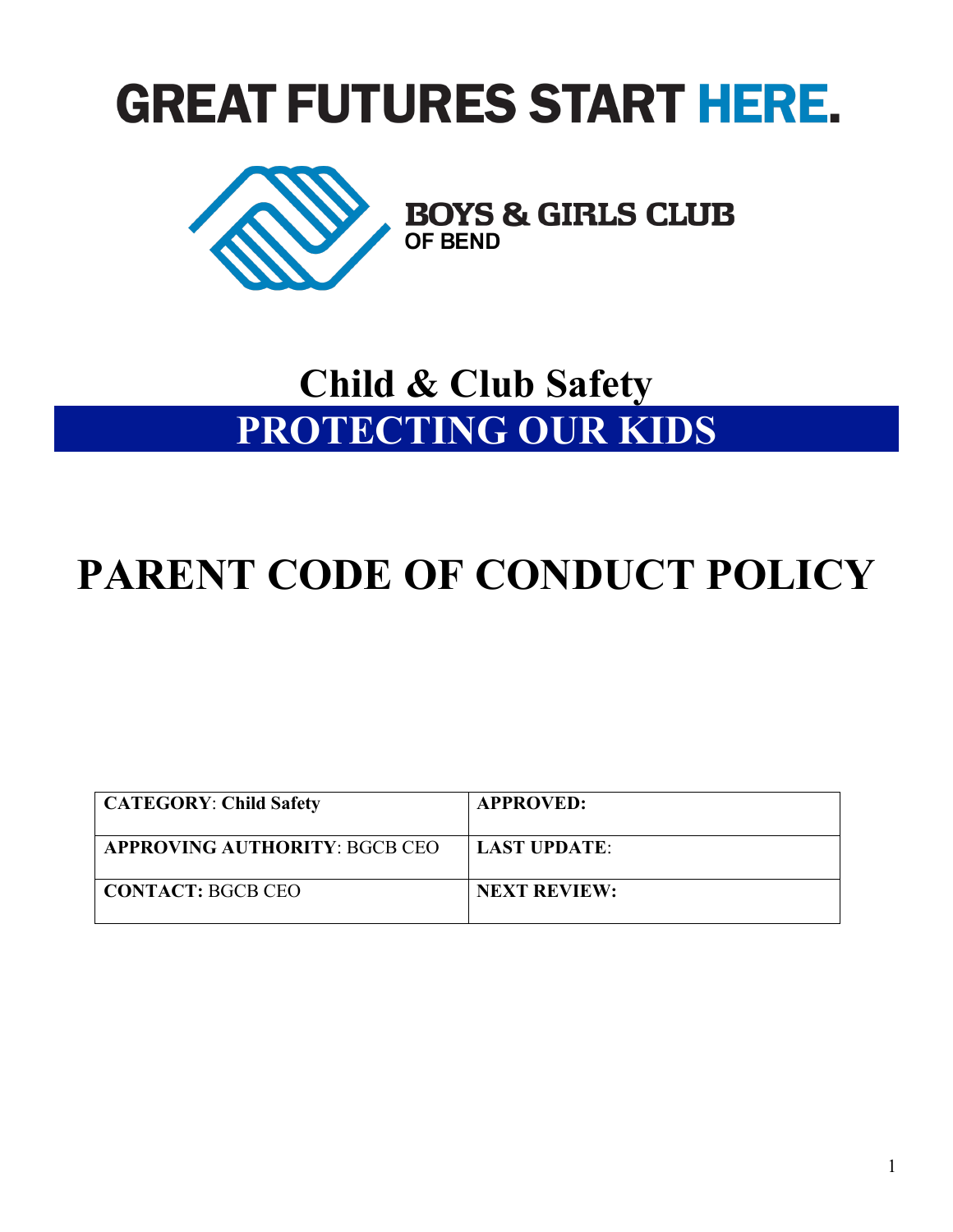

### **Child & Club Safety PROTECTING OUR KIDS**

## **BOYS & GIRLS CLUBS OF BEND PARENT CODE OF CONDUCT**

The purpose of the Boys & Girls Clubs of Bend (BGCB) is to provide children of our community with an opportunity to participate in a variety of Programs & Activities and after-school youth development while promoting the values of honesty, integrity, good sportsmanship, cooperation, teamwork, and fair play. This Parent's Code of Conduct identifies the standards of conduct needed to support the objectives of BGCB and to provide our Club members, their families, our volunteers, and our staff a right to a safe, positive environment for all who come through our doors.

All parents/guardians are expected to abide by the rules and regulations in relation to manners, respect, sportsmanship, and cooperation with the Club staff. BCGB has established rules and regulations for the convenience and protection of all of its Club members, parents/guardians, and staff. Parents/guardians should feel free to voice ideas, suggestions, or complaints in a professional, non-threatening manner. A Club member will not be released to any parent/guardian suspected to be under the influence of a controlled and or illegal substance.

BCGB will not tolerate verbal or physical abuse of any person on the premises or at any BGCB event.

A violation of any of the rules/regulations is considered misconduct and appropriate disciplinary action will be initiated. Disciplinary action could include but, is not limited to suspension of the Club member and/or notrespassing order for the parent/guardian.

As a parent of a BGCB member, I understand the impact I have on the lives of children involved in our programs. My impact is not only upon my children but upon other children, parents, volunteers, and staff, whether directly or indirectly. The examples I set and the attitudes I take are the driving forces in **creating a positive atmosphere**. It is this positive atmosphere from which our kids can best build self-esteem and develop character.

#### *Therefore, I will:*

- Respect the rights and property of others
- Treat all staff, adults, and other youth with respect
- Speak appropriately and courteously
- Seek positive alternatives to verbal and physical conflicts
- Support the organization, its programs, and its staff
- Value all cultures and individual differences equally

INITIAL: \_\_\_\_\_\_\_\_\_